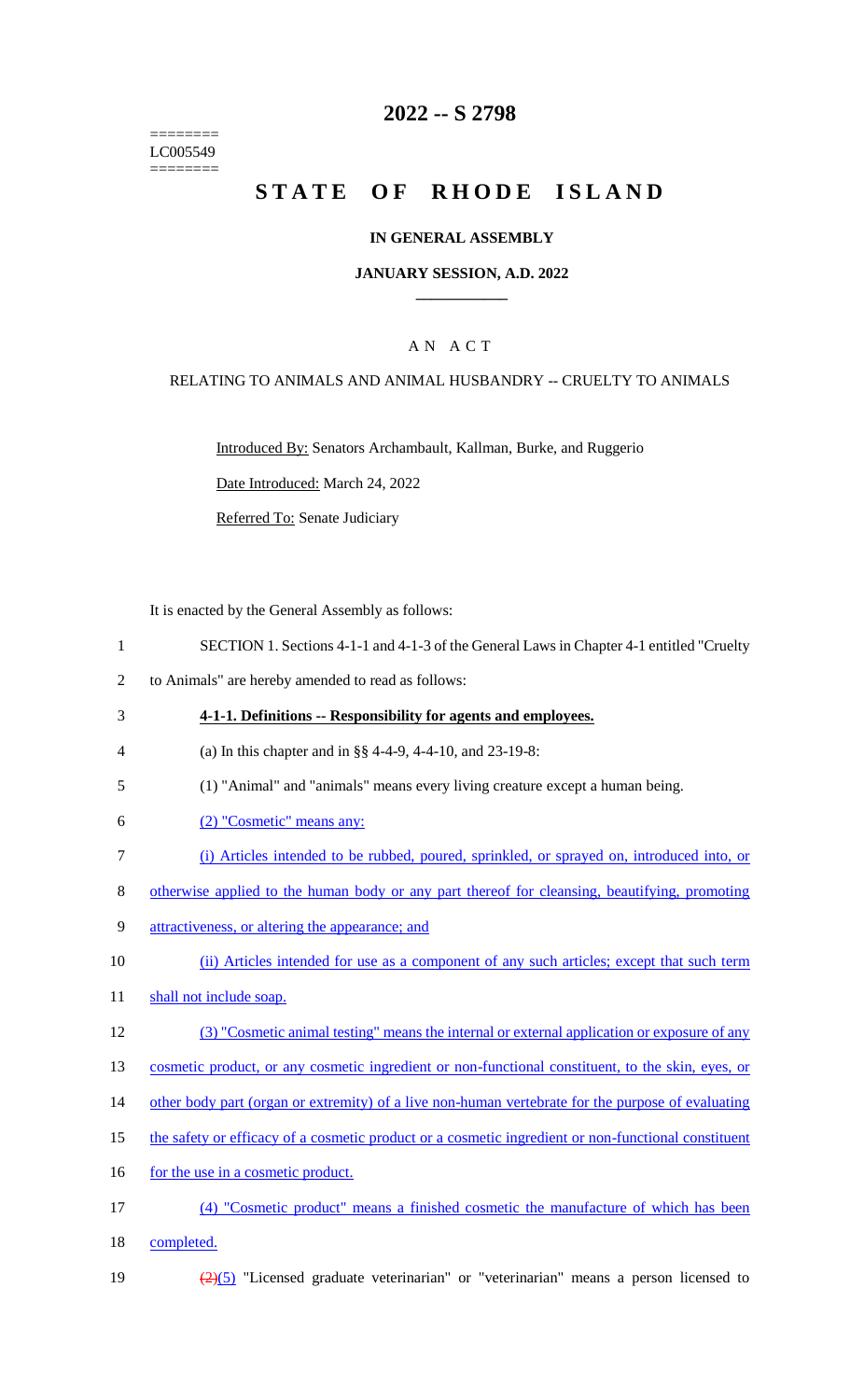engage in the practice of veterinary medicine, surgery, and dentistry in this state who is a graduate

of an accredited veterinary medical, surgical, and dental school or college of a standard recognized

by the Rhode Island Veterinary Medical Association.

 $\left(3\right)$  (3)(6) "Owner," "person," and "whoever" means corporations as well as individuals.

 $(4)(7)$  "Guardian" shall mean a person(s) having the same rights and responsibilities of an owner, and both terms shall be used interchangeably. A guardian shall also mean a person who possesses, has title to or an interest in, harbors, or has control, custody, or possession of an animal and who is responsible for an animal's safety and well-being.

 (8) "Cosmetic ingredient" means any single chemical entity or mixture used as a 10 component of a cosmetic product as defined by 21 C.F.R. 700.3(e).

 (9) "Manufacturer" means any entity whose name appears on the label of a cosmetic 12 product pursuant to the requirements of 21 C.F.R. 701.12.

13 (10) "Non-functional constituent" means any incidental ingredient as defined by 21 C.F.R. 701.3(l).

15 (11) "Supplier" means any entity that supplies, directly or through a third party, any ingredient used in the formulation of a cosmetic product.

 $\left(\frac{5}{12}\right)$  Except for livestock as defined in § 4-26-3(6), "adequate living conditions" shall mean a sanitary environment that is dry and free of accumulated feces and free of debris and garbage that may clutter the environment, pose a danger, or entangle the animal. The environment in which the animal is kept must be consistent with federal regulatory requirements, where applicable, or generally recognized professional standards, where applicable, or otherwise be of sufficient size so as not to inhibit comfortable rest, normal posture, or range of movement, and suitable to maintain the animal in a good state of health. "Adequate living conditions" for livestock as defined in § 4-26-3(6) shall mean best management practices established, no later than July 1, 2014, by the Rhode Island livestock welfare and care standards advisory council.

 $\left(\frac{6}{13}\right)$  Except for livestock as defined in § 4-26-3, "hazardous accumulation of animals" means the accumulation of a large number of animals, to a point where the owner, possessor, or person having the charge of custody of the aforementioned animals fails to or is unable to provide "adequate living conditions" as defined herein, resulting in harm or danger to the health and wellbeing of the animals.

 (b) The knowledge and acts of agents of and persons employed by corporations in regard to animals transported, owned or employed by or in the custody of that corporation are held to be the acts and knowledge of that corporation.

**4-1-3. Unnecessary cruelty.**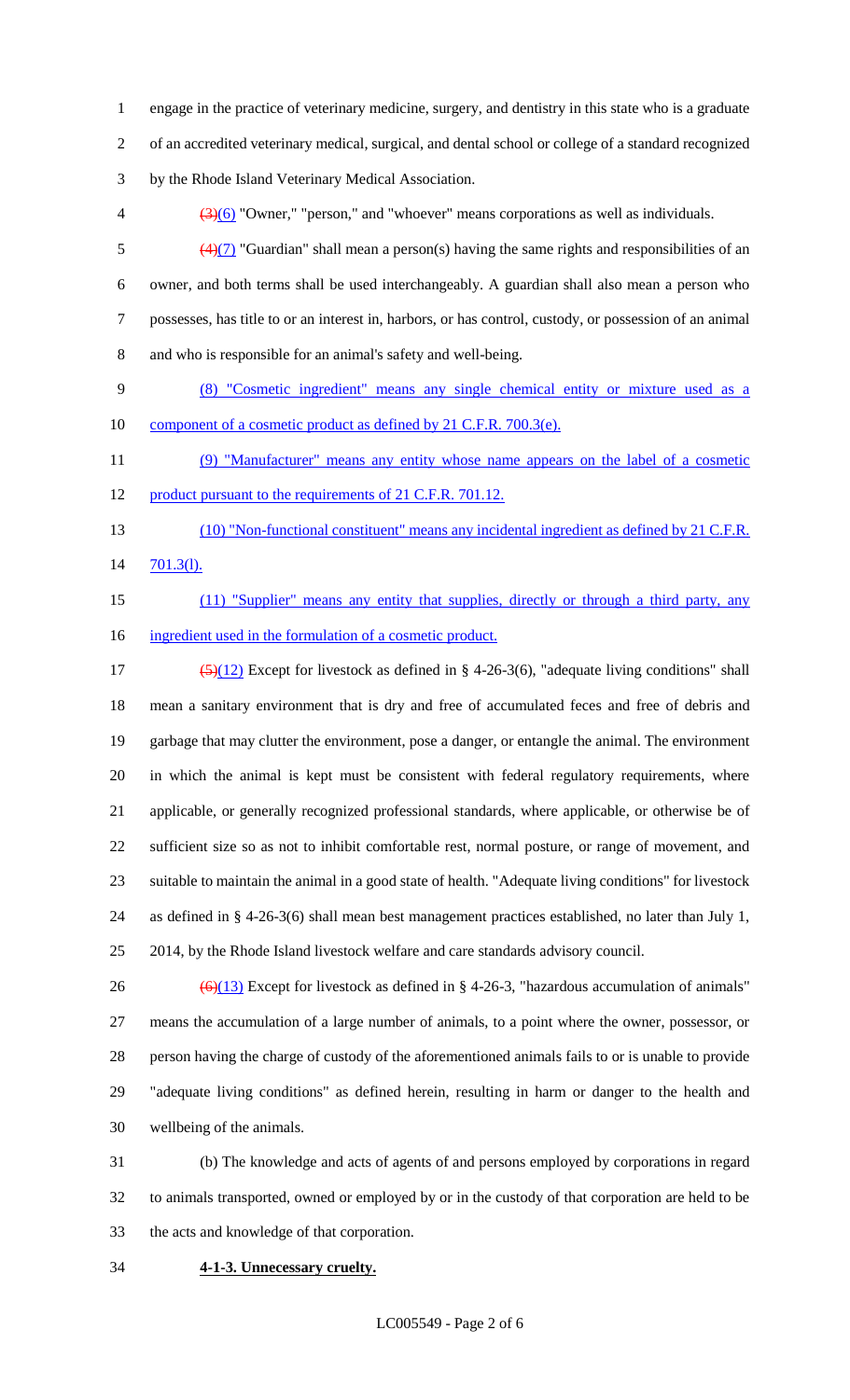(a) Every owner, possessor, or person having the charge or custody of any animal, who cruelly drives or works that animal when unfit for labor, or cruelly abandons that animal, or who carries that animal or who fails to provide that animal with adequate living conditions as defined in § 4-1-1, or who engages in the hazardous accumulation of animals as defined in § 4-1-1, or causes that animal, to be carried, in or upon any vehicle or otherwise, in a cruel or inhuman manner; or willfully, intentionally, maliciously, recklessly, and/or knowingly authorizes or permits that animal to be subjected to unnecessary torture, suffering, or cruelty of any kind; or who places, or causes to have placed, on any animal any substance that may produce irritation or pain or that is declared a hazardous substance by the U.S. Food and Drug Administration or by the state department of health, shall be punished for each offense in the manner provided in § 4-1-2. If the offense described in this section results in the death of the animal, the person shall be punished in the manner provided in § 4-1-5. If any owner, possessor, or person having the charge or custody of any animal is found guilty of or pleads nolo contendere to a violation of this section and said violation involves the hazardous accumulation of animals, the court shall, in imposing a penalty under this section, take into account whether the defendant's conduct could be considered to be the result of a mental health disorder as defined in § 27-38.2-2.

 (b) The substances proscribed by subsection (a) do not include any drug having curative and therapeutic effect for disease in animals and that is prepared and intended for veterinary use.

 (c) University, college, or hospital research facilities licensed and/or inspected by the U.S. Department of Agriculture or the U.S. Public Health Service of the Department of Health and Human Services shall be exempt from the provisions of subsection (a) provided that they are in good standing with the federal agency responsible for licensing or assurance of the facility.

 $(23$  (d)(1) No manufacturer shall sell or offer for sale in the state any cosmetic that was

24 developed or manufactured using cosmetic animal testing, if the testing was conducted or

contracted by the manufacturer or any supplier of the manufacturer on or after January 1, 2023.

- 26 (2) The prohibitions of subsection  $(d)(1)$  of this section do not apply to cosmetics
- developed or manufactured using cosmetic animal testing if:

```
28 (i) Such testing is requested, conducted, or required by a federal or state regulatory
29 authority and:
```
(A) There is no non-animal alternative method or strategy recognized by any federal

agency or the organization for economic cooperation and development for the relevant safety

endpoints for the cosmetic ingredient or non-functional constituent;

(B) The cosmetic ingredient or non-functional constituent poses a risk of causing a specific

human health problem that is substantiated and the need to conduct cosmetic animal testing is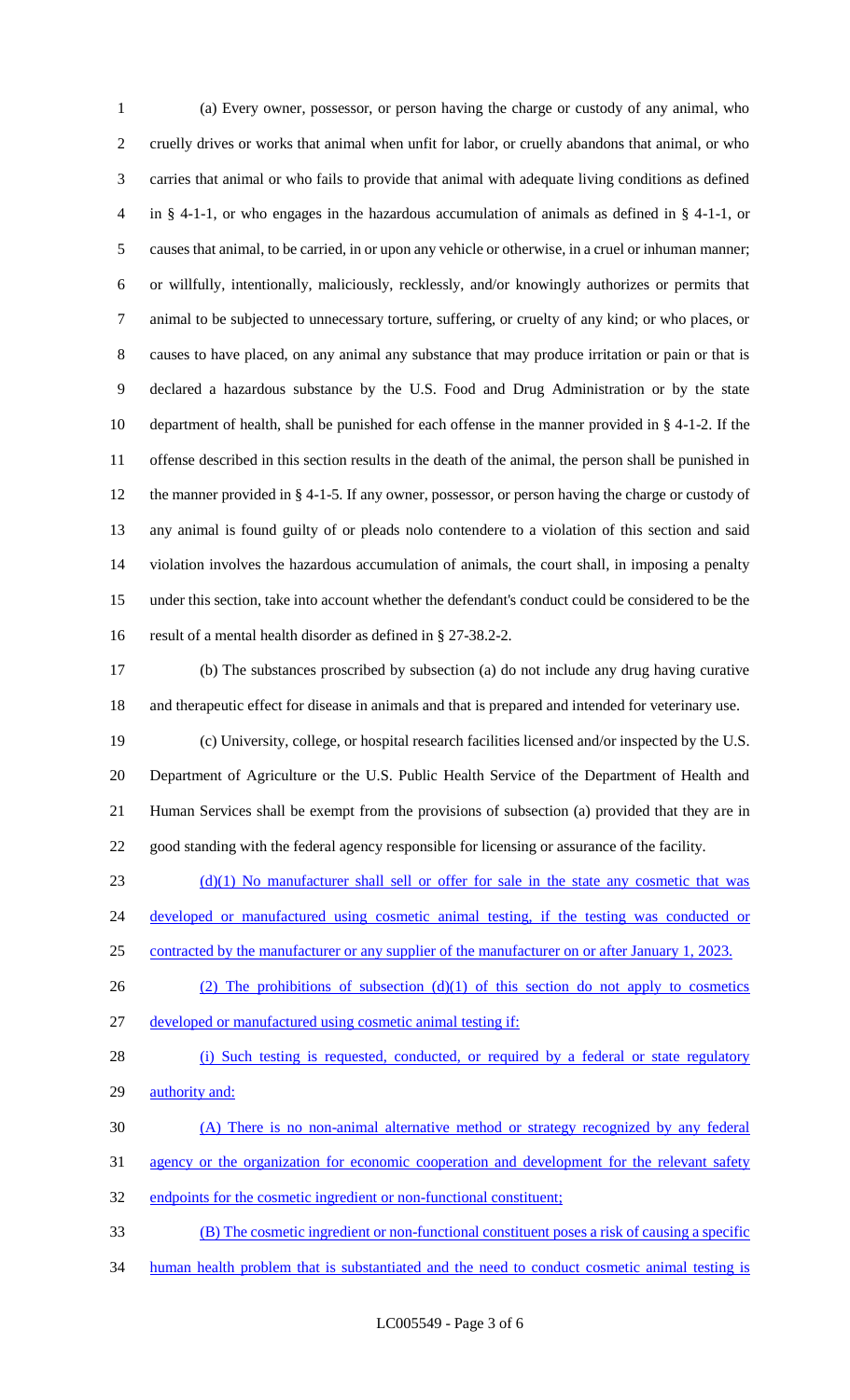1 justified and supported by a detailed research protocol proposed as the basis for the evaluation of 2 the cosmetic ingredient, or non-functional constituent; and (C) The cosmetic ingredient or non-functional constituent is in wide use and, in the case of a cosmetic ingredient, cannot be replaced by another ingredient capable of performing a similar function; (ii) Such testing is conducted outside the United States to comply with a requirement of a foreign regulatory authority; provided that, no evidence derived from such testing is relied upon to substantiate the safety of the cosmetic in Rhode Island; (iii) Such testing is conducted on a product or ingredient subject to the requirements of subchapter V of the federal Food, Drug, and Cosmetic Act, 21 U.S.C. § 351 et seq.; or 11 (iv) Such testing is conducted for a cosmetic ingredient intended to be used in a product 12 that is not a cosmetic product and conducted pursuant to a requirement of a federal, state, or foreign regulatory authority as long as no evidence derived from animal testing conducted after the effective date of this subsection is relied upon to substantiate the safety of a cosmetic sold in the 15 state by a manufacturer, unless all of the following apply: 16 (A) There is no non-animal alternative method or strategy recognized by any federal or 17 state agency or the Organization for Economic Cooperation and Development for the relevant 18 safety endpoints for such ingredient; 19 (B) There is documented evidence of the non-cosmetic intent of the test; and (C) There is a history of use of the ingredient outside of cosmetics at least one year prior 21 to the manufacturer's reliance on such data. (3) The provisions of subsection (d) of this section shall not apply to: (i) A cosmetic product if the cosmetic in its final form was tested on animals before January 24 1, 2023 even if the cosmetic is manufactured on or after that date; provided that, no new animal testing in violation subsection (d) of this section occurs after January 1, 2023; 26 (ii) An ingredient in a cosmetic if the cosmetic ingredient was tested on animals before January 1, 2023 even if the ingredient is manufactured on or after that date; provided that, no new animal testing in violation of subsection (d) of this section occurs after January 1, 2023; or (iii) A manufacturer reviewing, assessing, or retaining evidence from a cosmetic animal test. (4) No political subdivision of the state may establish or continue any prohibition on or relating to cosmetic animal testing, as defined in this section, that is not identical to the prohibitions set forth in this section. (5) Any person or manufacturer that violates subsection (d)(1) of this section shall be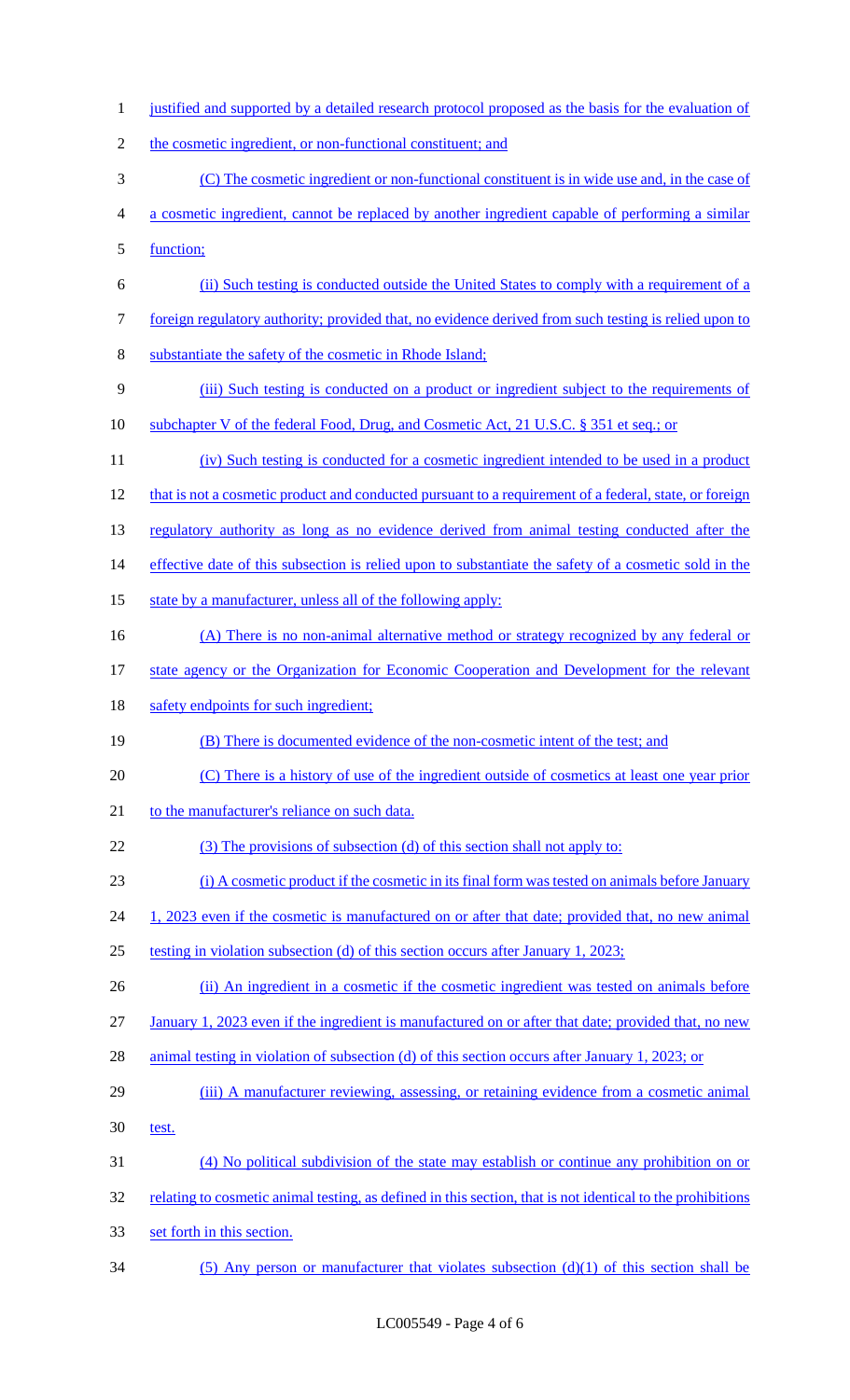- 1 subject to a penalty of up to one thousand dollars (\$1,000) for each offense. If the violation is of a
- 2 continuing nature, each day during which it continues constitutes an additional, separate, and
- 3 distinct offense.
- 4 SECTION 3. This act shall take effect upon passage.

======== LC005549  $=$